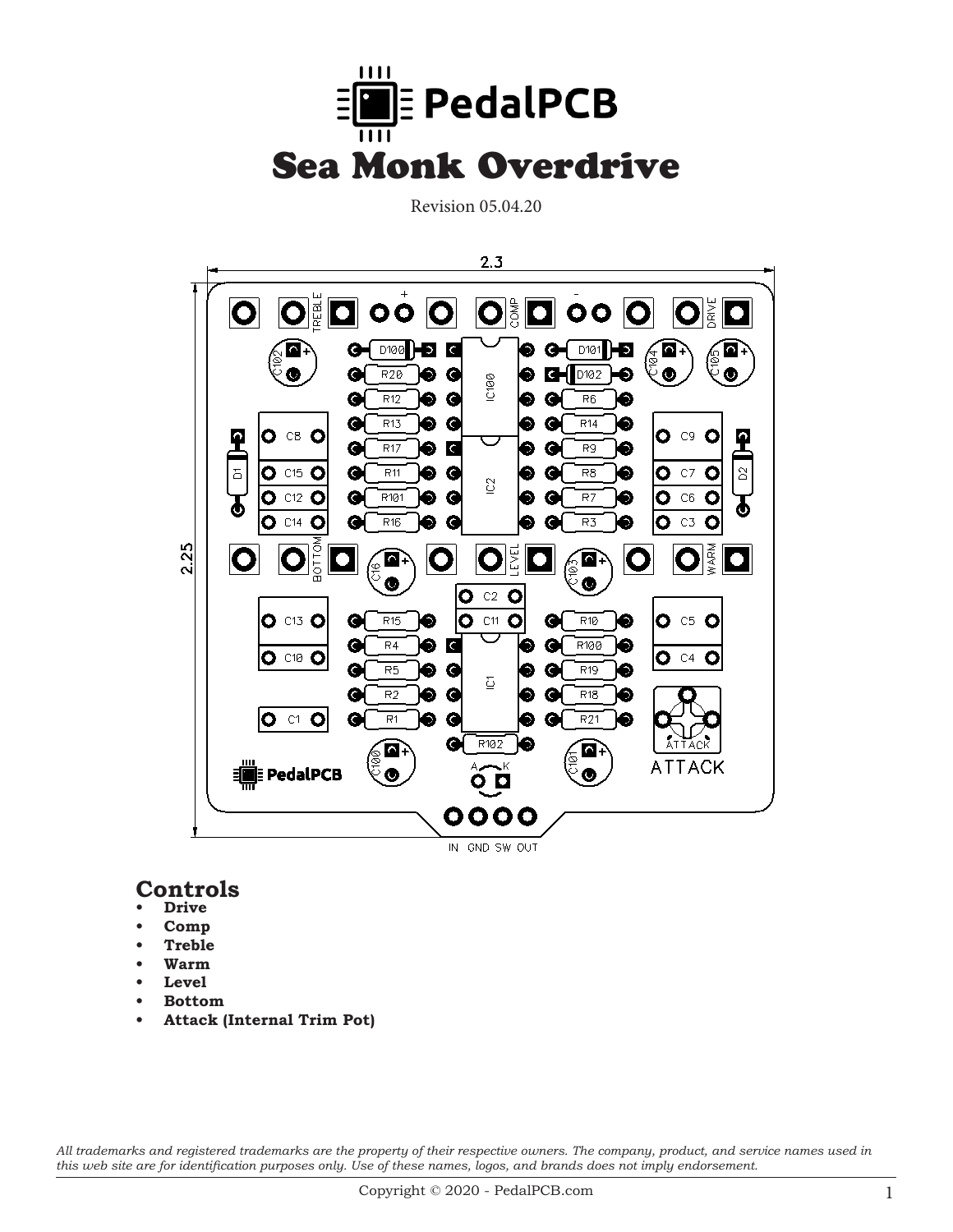

# Sea Monk Overdrive

| <b>RESISTORS (1/4W)</b> |                |  |  |
|-------------------------|----------------|--|--|
| R1                      | 1 K            |  |  |
| R2                      | 1 M            |  |  |
| R3                      | 10K            |  |  |
| R4                      | 5K1            |  |  |
| R5                      | 1K5            |  |  |
| R6                      | 2K2            |  |  |
| R7                      | 15K            |  |  |
| R8                      | 422K           |  |  |
| R9                      | 1K5            |  |  |
| R <sub>10</sub>         | 22K            |  |  |
| R11                     | 27K            |  |  |
| R12                     | 12K            |  |  |
| R13                     | 2K2            |  |  |
| R14                     | 1 <sub>K</sub> |  |  |
| R15                     | 47K            |  |  |
| R16                     | 390K           |  |  |
| R17                     | 1K5            |  |  |
| R18                     | 100K           |  |  |
| R19                     | 100K           |  |  |
| R20                     | 4K7            |  |  |
| R21                     | 470R           |  |  |
| R <sub>100</sub>        | 47K            |  |  |
| R <sub>101</sub>        | 47K            |  |  |
| R <sub>102</sub>        | 4K7            |  |  |

| <b>CAPACITORS</b> |                  |
|-------------------|------------------|
| C <sub>1</sub>    | 100n             |
| C <sub>2</sub>    | 100n             |
| C3                | 68n              |
| C4                | 68n              |
| C <sub>5</sub>    | 390 <sub>n</sub> |
| C <sub>6</sub>    | 82n              |
| C <sub>7</sub>    | 390 <sub>p</sub> |
| C8                | 1u FILM          |
| C <sub>9</sub>    | 1u FILM          |
| C10               | 2n2              |
| C11               | 2n2              |
| C12               | 27n              |
| C <sub>13</sub>   | 1u FILM          |
| C14               | 820p             |
| C <sub>15</sub>   | 3n9              |
| C16               | 4u7              |
| C100              | 22u              |
| C101 22u          |                  |
| C102              | 22u              |
| C103 22u          |                  |
| C <sub>104</sub>  | 22u              |
| C <sub>105</sub>  | 22u              |

#### Parts List

| <b>INTEGRATED CIRCUITS</b> |            |  |  |
|----------------------------|------------|--|--|
| IC 1                       | TL072      |  |  |
| IC2                        | TL072      |  |  |
| IC100                      | TC1044SCPA |  |  |
|                            |            |  |  |

## **DIODES**

1N34A D2 1N34A D100 1N5817<br>D101 1N5817 D101 1N5817<br>D102 1N5817 1N5817

#### **POTENTIOMETERS**

| DRIVE  | <b>B100K</b>      |
|--------|-------------------|
|        |                   |
| COMP   | C <sub>10K</sub>  |
| TREBLE | B <sub>10</sub> K |
| WARM   | <b>B100K</b>      |
| LEVEL  | A10K              |
| BOTTOM | C50K              |
|        |                   |

# **TRIM POTS (3362P Type)**

**ATTACK** 

*Common offboard components (enclosure, footswitch, jacks, etc) are not listed*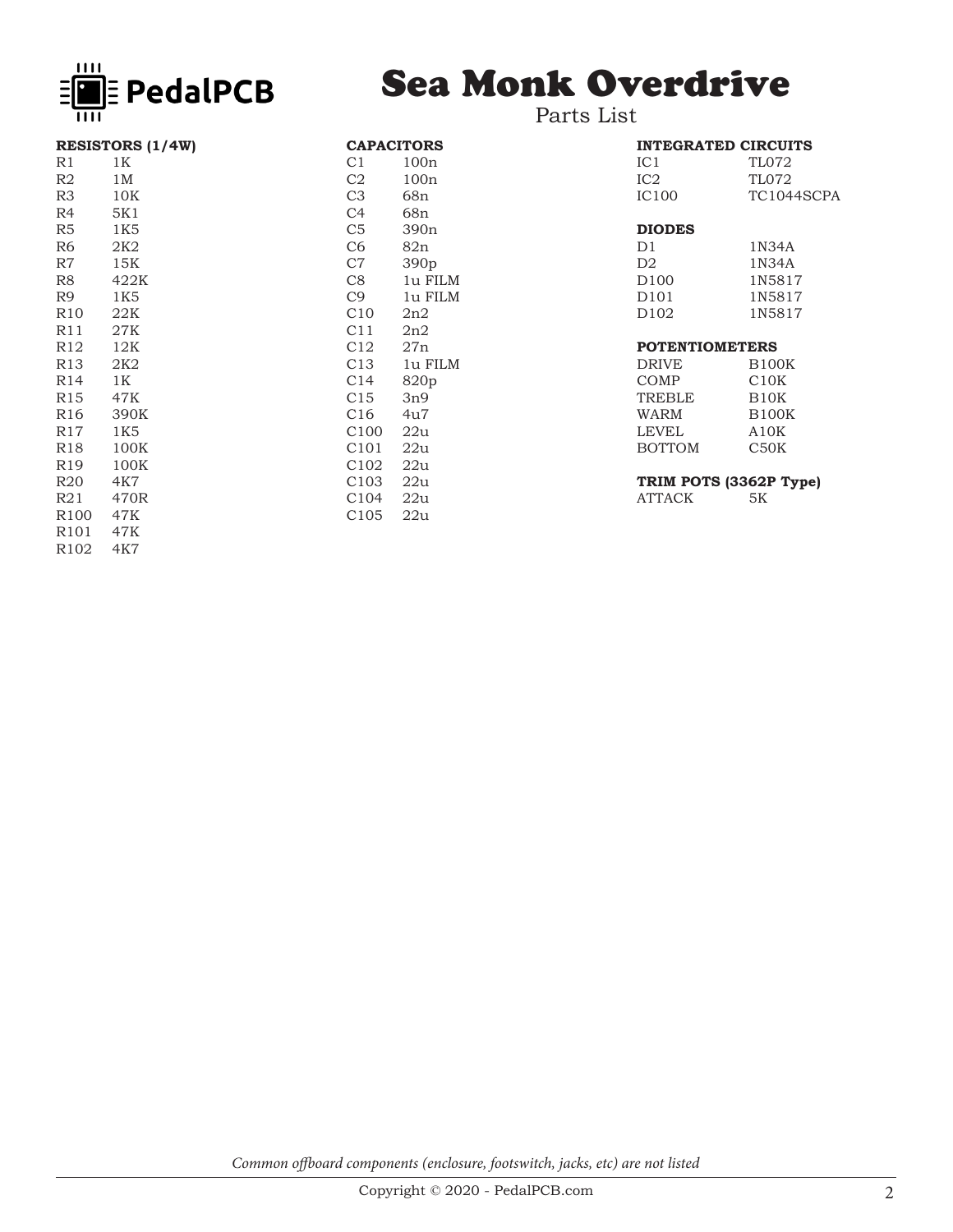Sea Monk Overdrive Sea Monk OverdriveEarlie PedalPCB

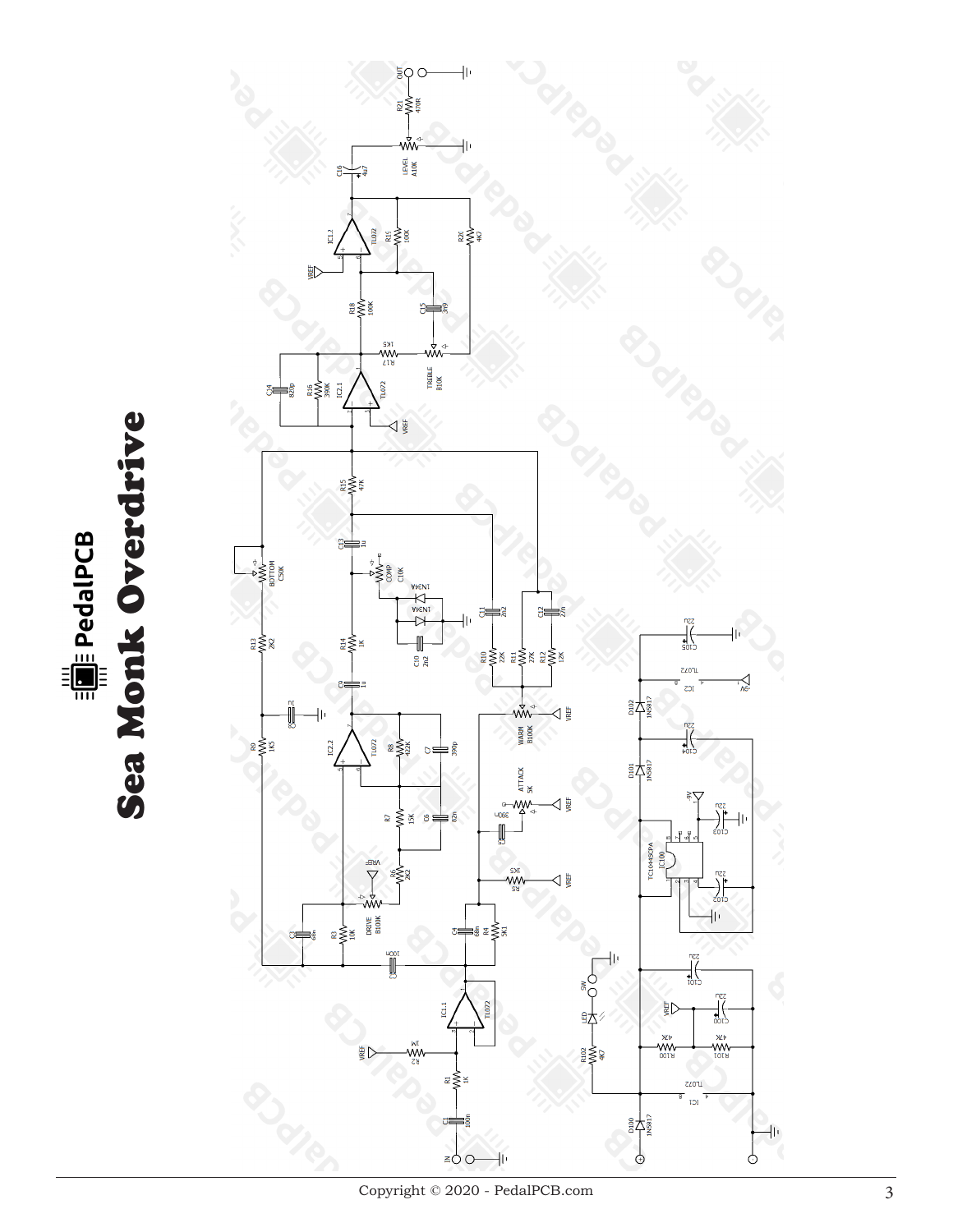

Sea Monk Overdrive

Wiring Diagram